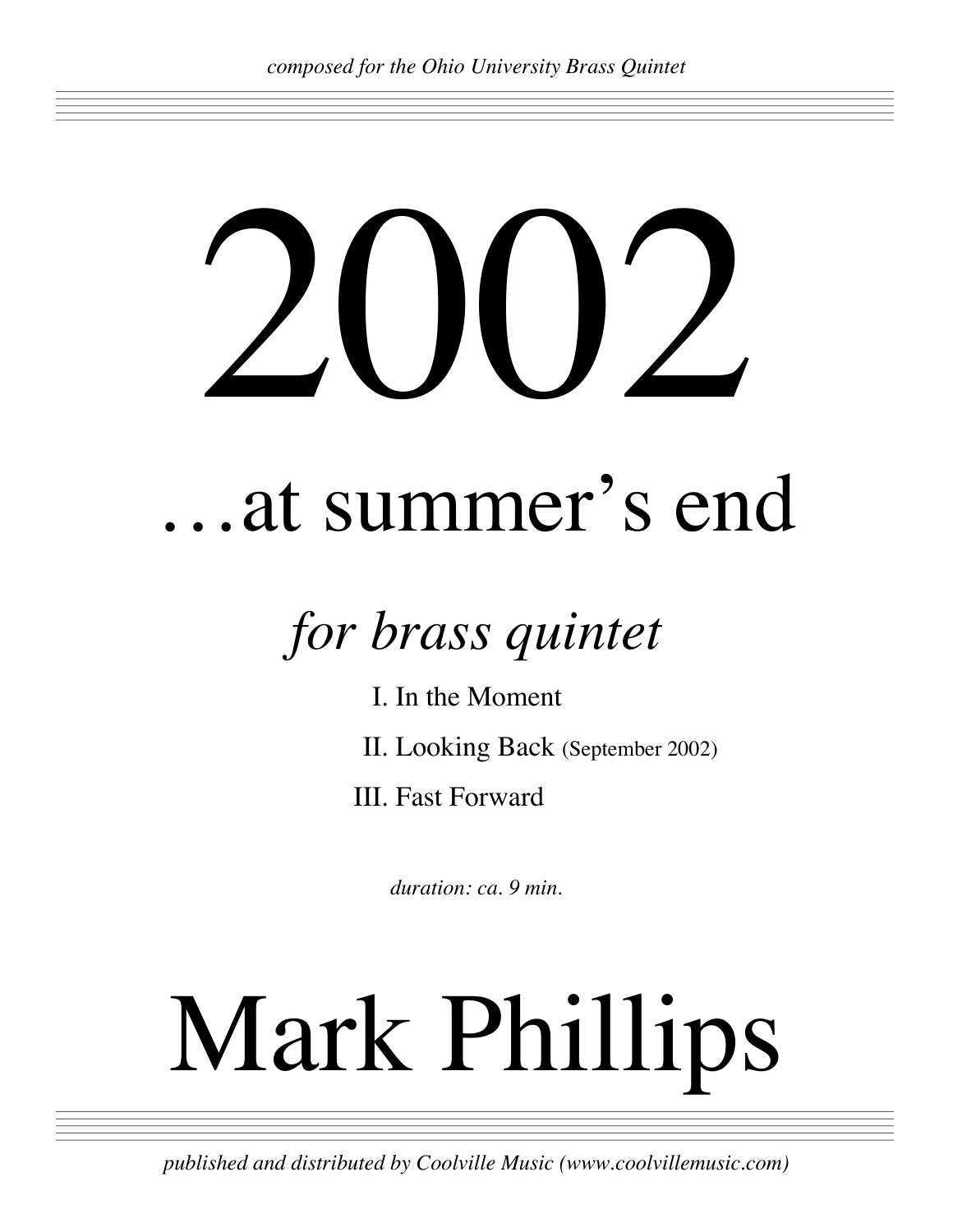### program note:

2002 ... *at summer's end* for brass quintet is in three movements. As the title suggests, it was composed at the end of last summer — as a diversion from my efforts on a large, complex theatrical work. Unsurprisingly, the quintet is simple, direct, and concise. While the outer two movements share some characteristics and musical ideas, the first is more playful and (without precedence for me) entirely in 6/8. The middle movement, composed during the days leading up to the first anniversary of the 9/11 terrorist attacks, is not an attempt to deal directly with those events or their immediate aftermath, but merely an expression of the dark and somber mood of reflection that engulfed me (and countless others, I'm sure) as that anniversary approached. The last movement begins with a playful wink at the first, then forcefully (recklessly?) plunges ahead, as if trying to put as much distance as possible between itself and the second movement. The improbably sunny ending emerges out of a passage of maximum contrapuntal density when all parts suddenly converge on the jagged, syncopated tuba line from earlier in the movement.

============================

### about the composer:

Mark Phillips, a professor and Presidential Research Scholar at Ohio University, won the 1988 Barlow International Competition. His music has received hundreds of performances throughout the US, and in Europe, South America, Japan, and China, including over 40 orchestra performances, by groups such as the St. Louis Symphony Orchestra and the Cleveland Orchestra. His music has been recorded by Richard Stoltzman and the Warsaw Philharmonic Orchestra, the Lark Quartet, and several solo artists. He has been especially pleased to learn that his music is also turning up around the country on student recital programs and even graduate school auditions.

============================

============================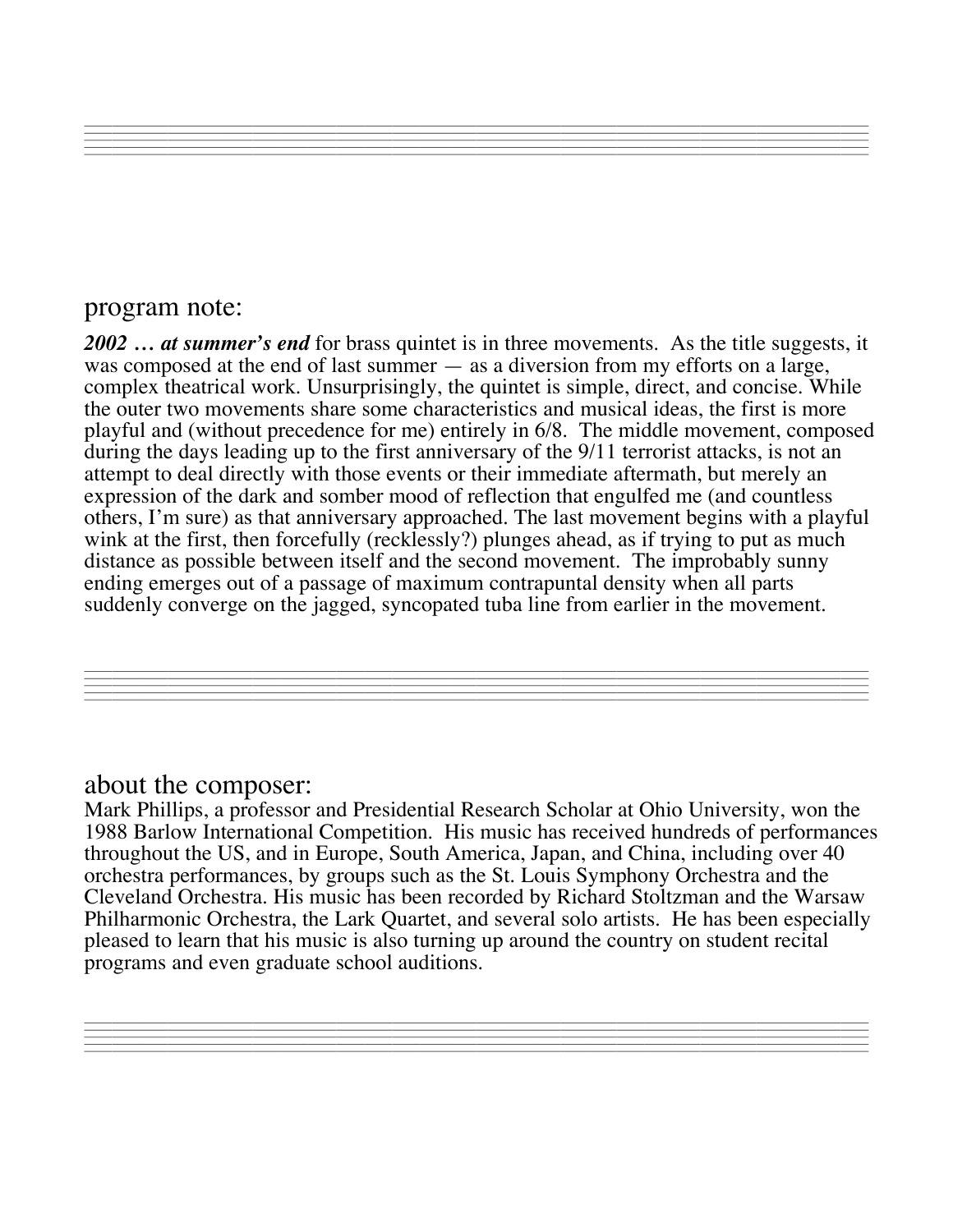



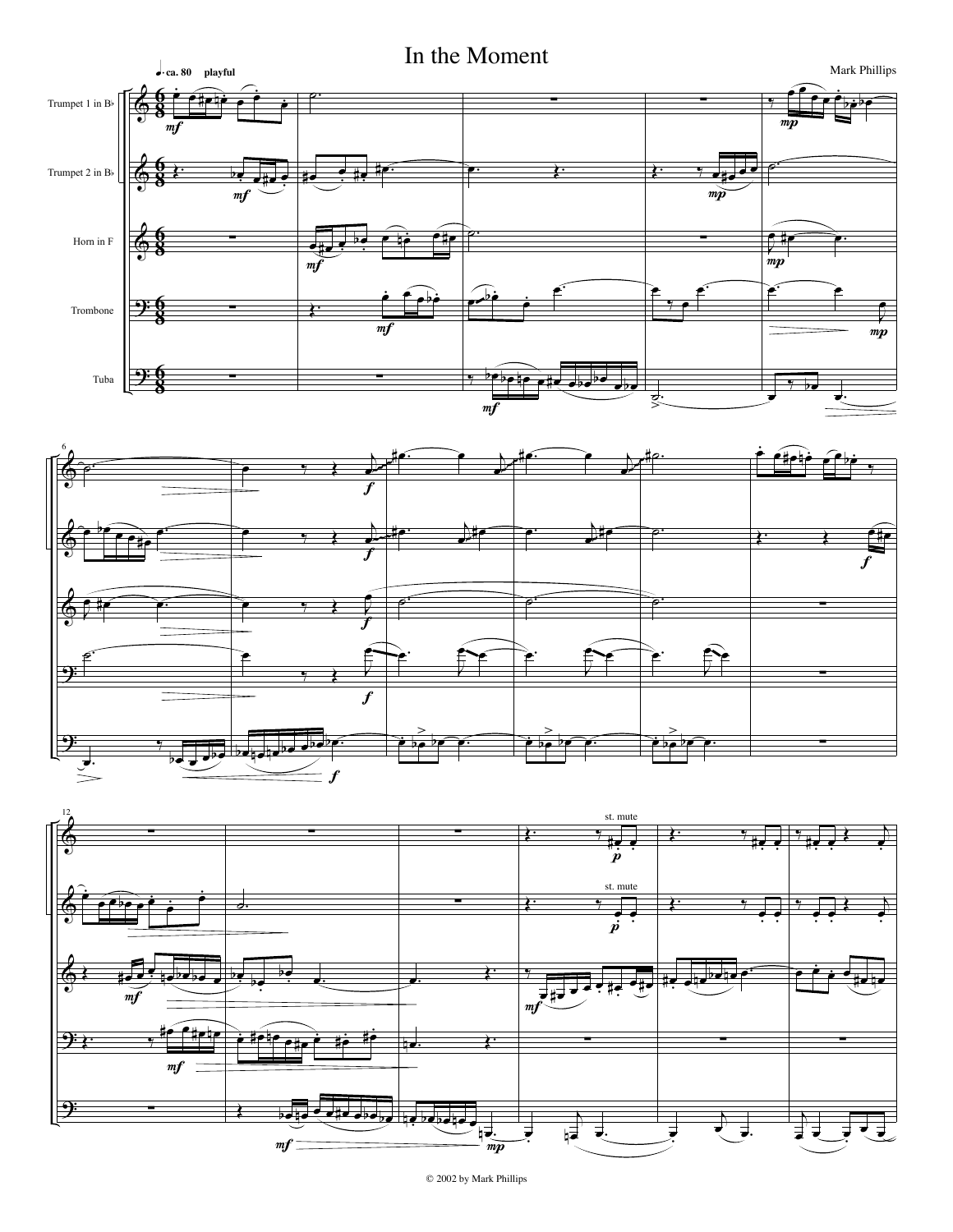



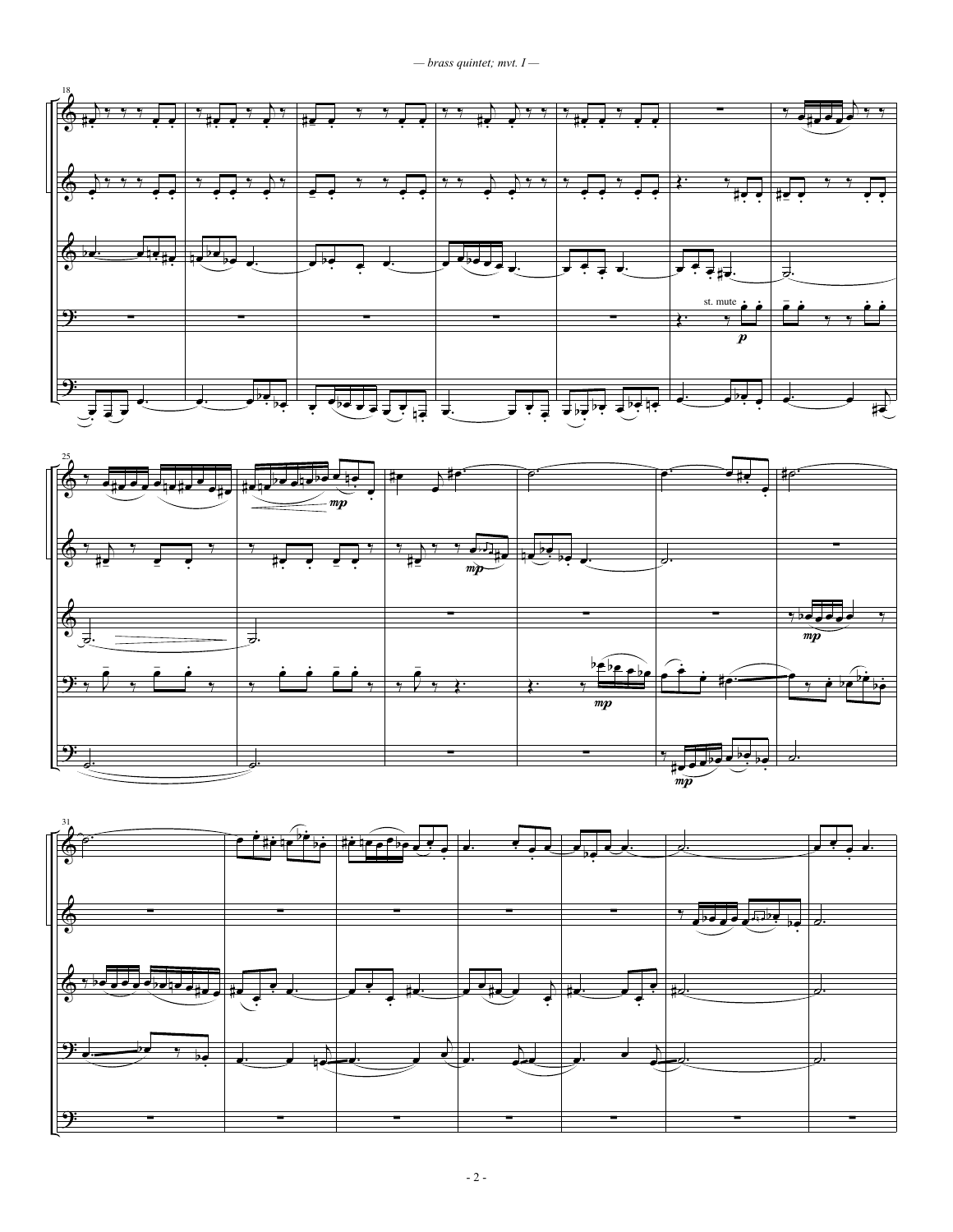$-$  brass quintet; mvt.  $I-$ 





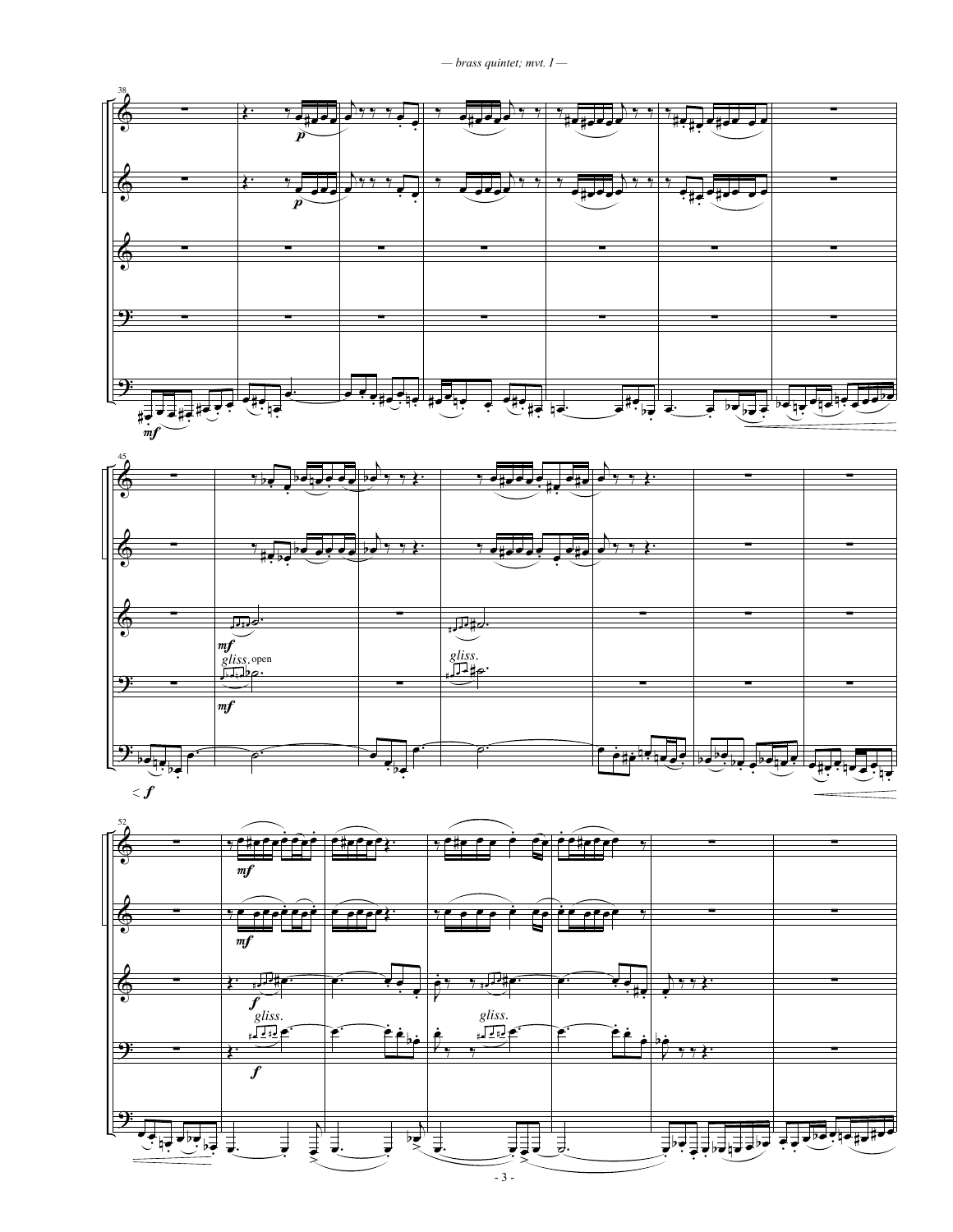$-$  brass quintet; mvt.  $I-$ 





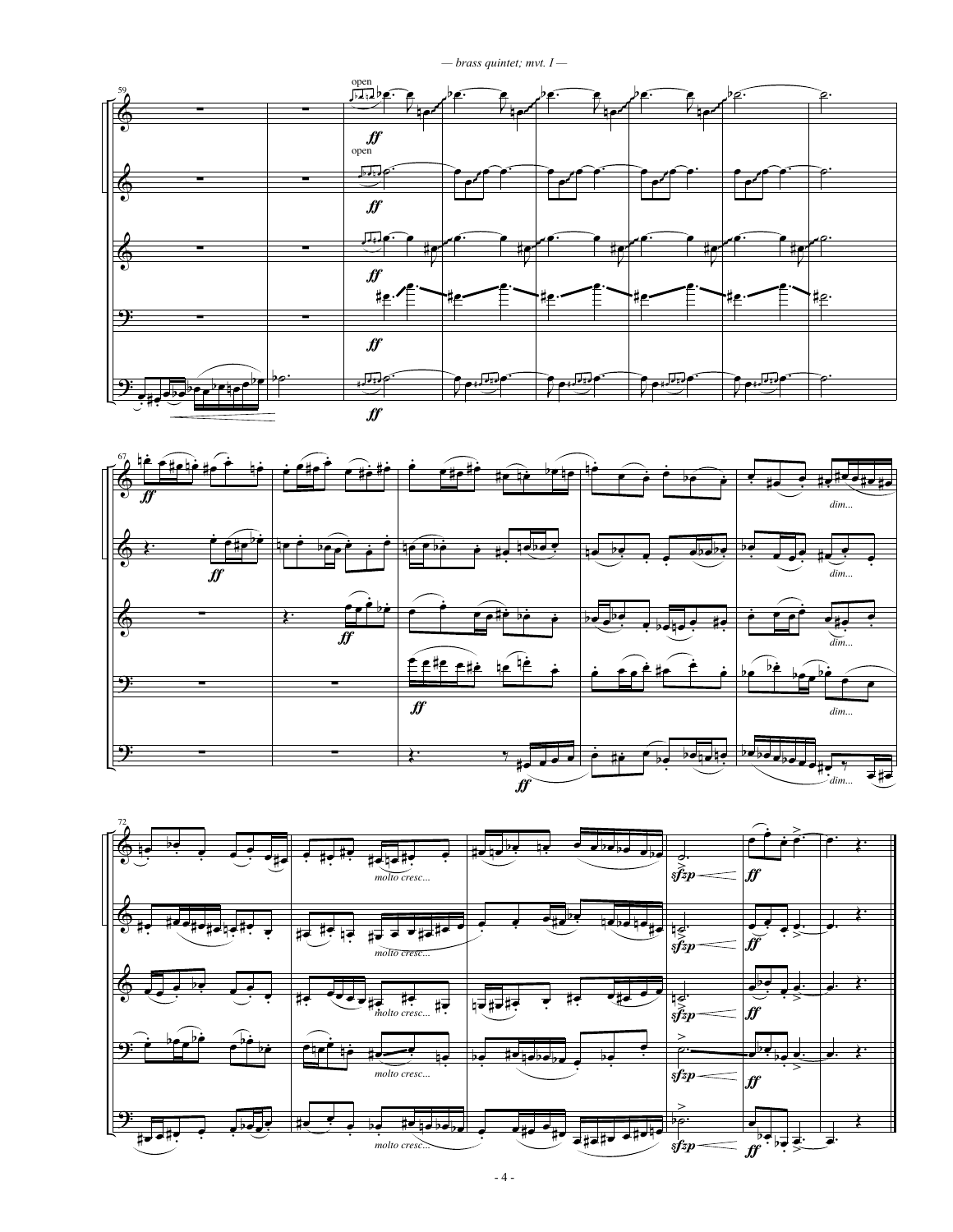

<sup>(</sup>unless separated by rest, notes should be as connected as possible.)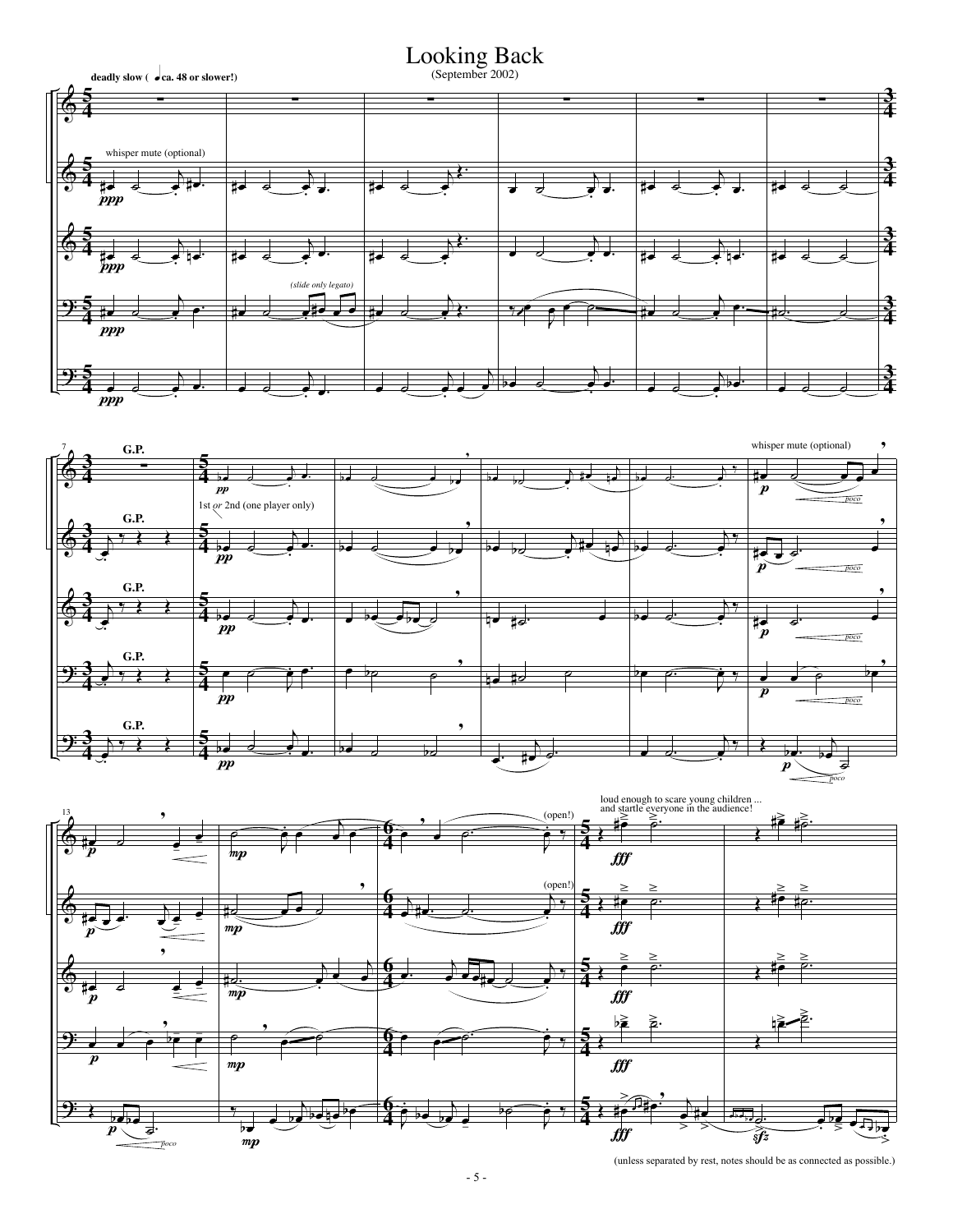$-$  brass quintet; mvt. 2 $-$ 







 $-6-$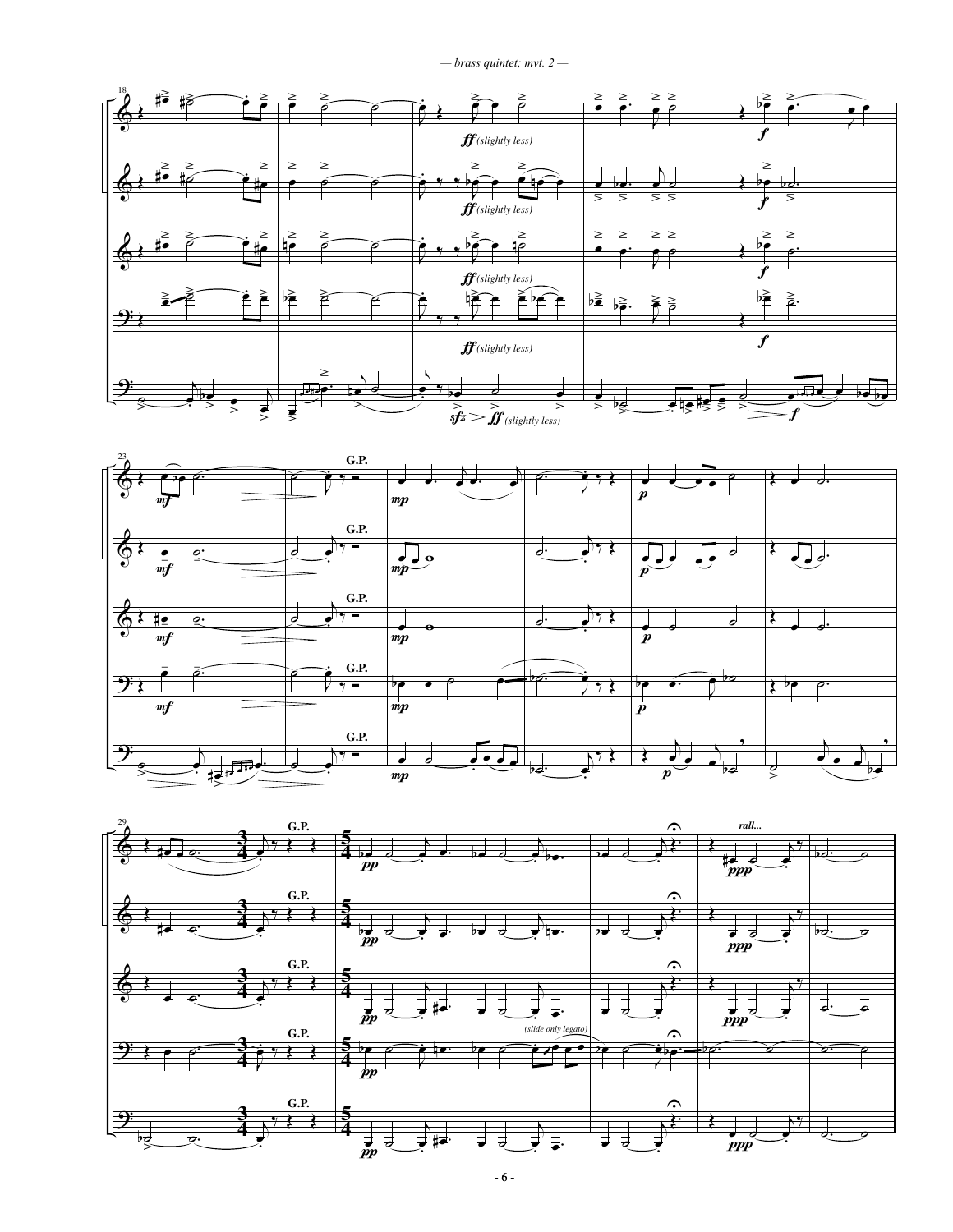



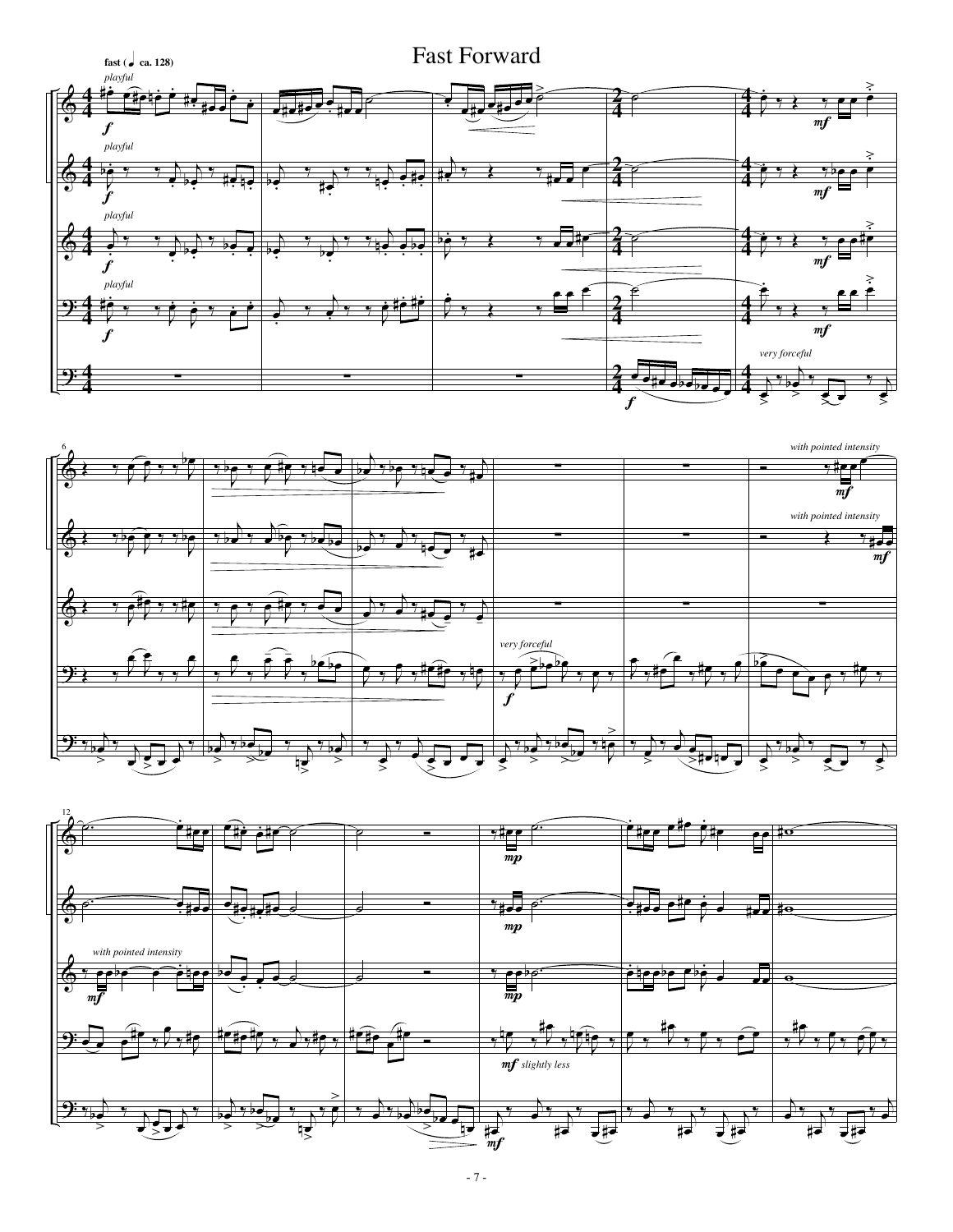*— brass quintet; mvt. 3 —*





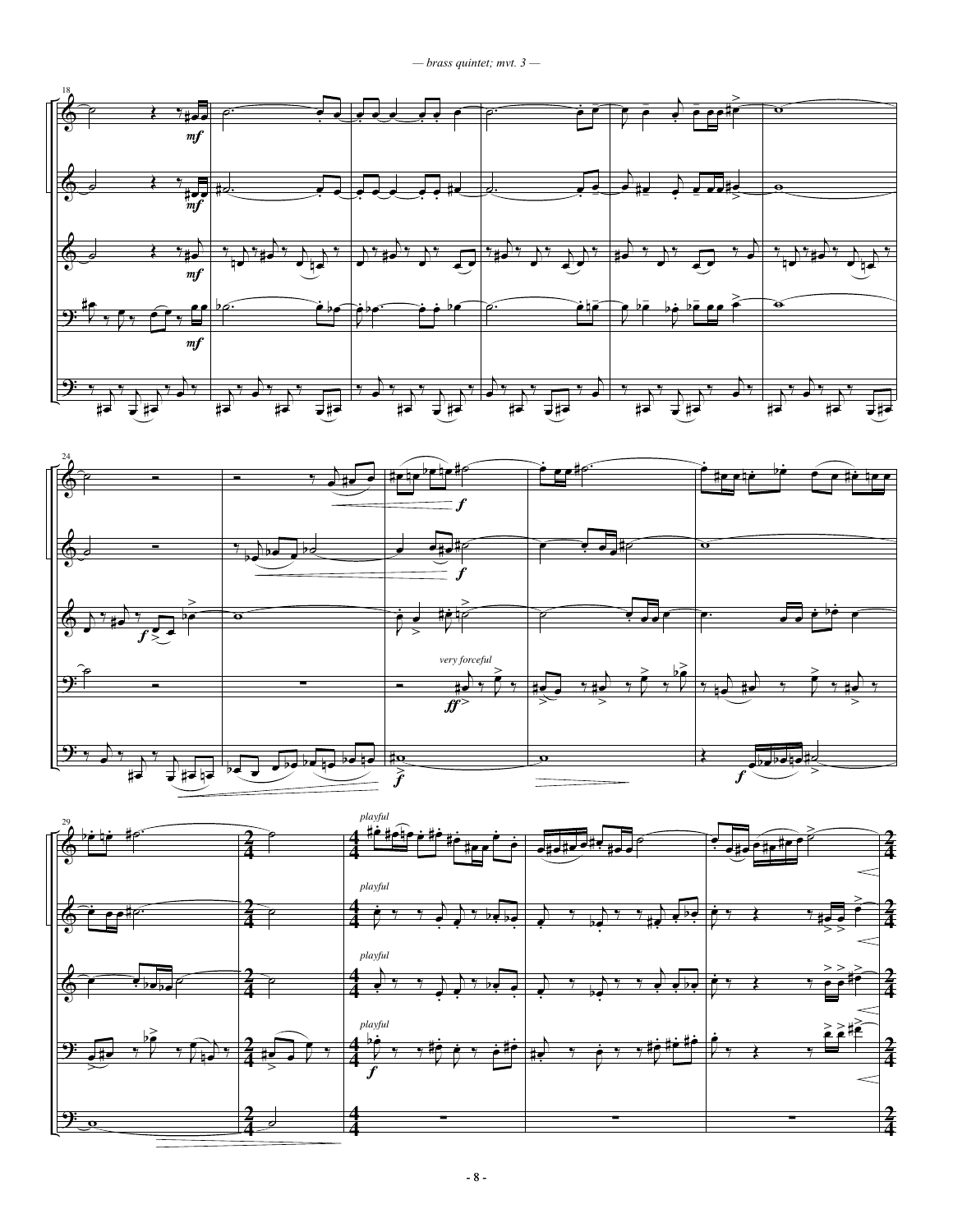



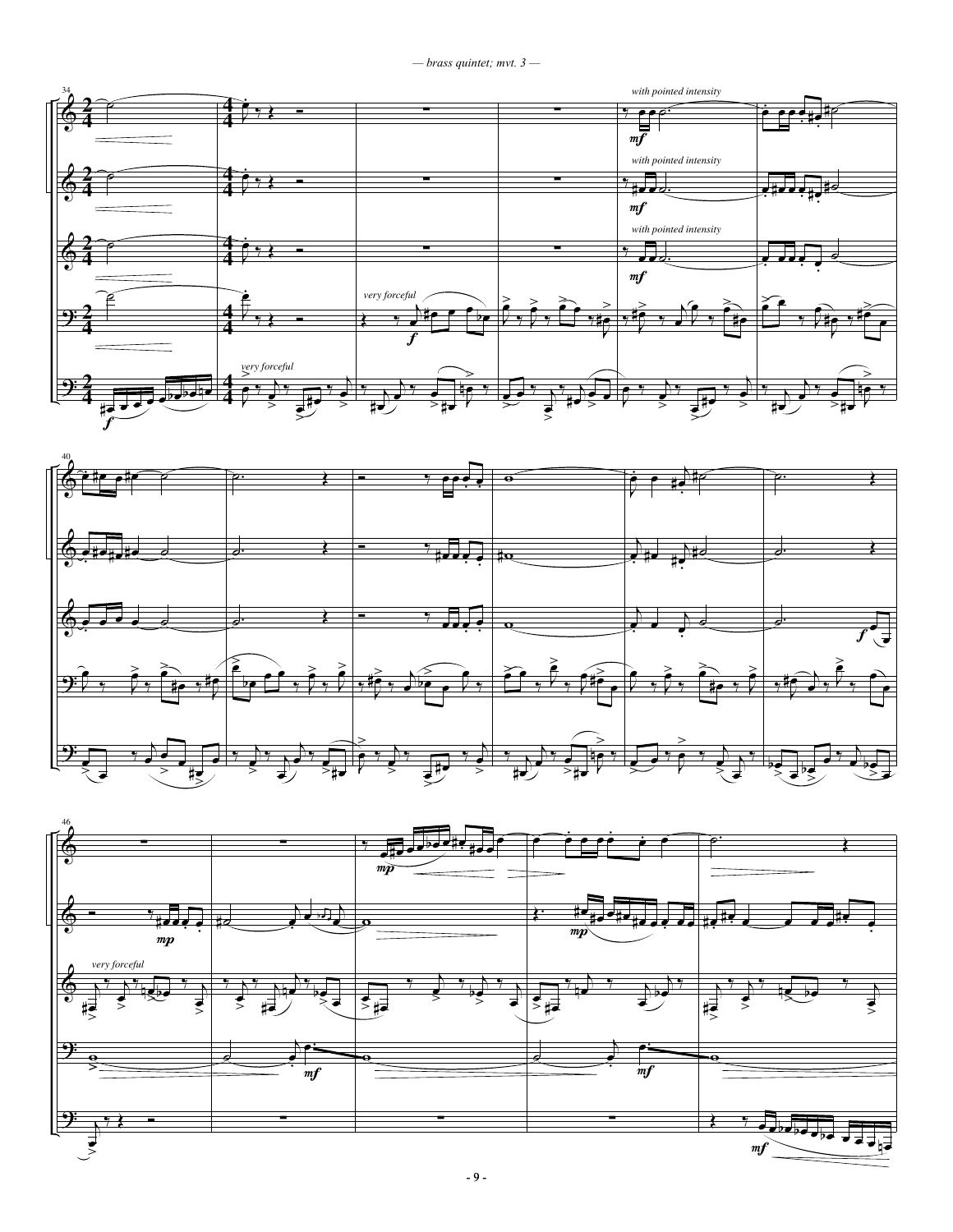